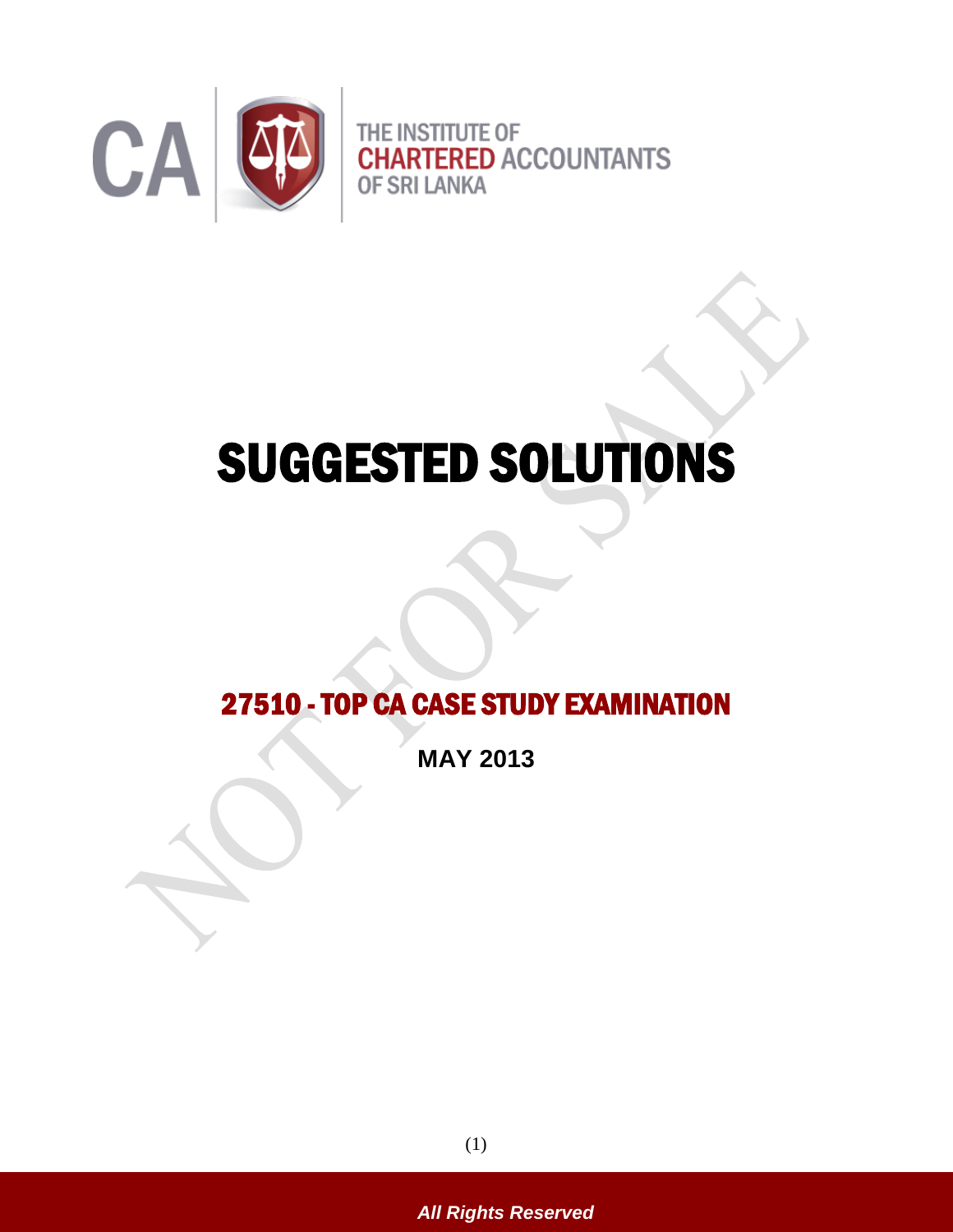Given below are the suggested answers. However, any other acceptable/justified answer will be given marks as appropriate.

#### **Question No. 01**

**1.** Assume that Aqua has appointed you as an Advisor to the board of directors, (prior to approaching an investment bank). Prepare a report to be submitted to the board of directors through the Chair-person of the company in order to resolve the managerial concerns currently confronted by the company. In your report you may also bring out any other issues which have not attracted the attention of the members of the board. (However you are not expected to further investigate the feasibility of the projects and the procedural aspects to be followed in listing a company).

(68 marks)

#### **Answer**

The report to the board of directors shall contain a letter to the chairperson, an introduction (or executive summary), and the body addressing the major managerial concerns under different headings and the other important issues and a conclusion.

#### **Introduction**

Aqua at currently at a critical juncture in its evolution. The company has gone through different phases of development since its inception. The company's growth has throughout been linked to the economic performance of the country. Accordingly, the company anticipated a steady growth after concluding the 30-year old civil war in the country. Contrary, to what was expected, since 2011 the company has been experiencing a decline in its sales and profits. Cheap imports (mainly from China) penetrating into the country has been one of the major causes of the problem. At this crucial point of time, the company has decided to take up the two important projects as a major strategic shift in its business focus. As the management has already been convinced about their feasibility, this report does not intend to address it in detail. **You may find the following observations/recommendations with regard to your major concerns directed to me. Further, the areas that require your attention are also highlighted.** 

# **Prioritization of the two projects:**

The top management of the company (the board of directors) are not in full agreement whether to go ahead with both projects at once and implement them in stages. The major concern of some of the senior managers is that the implementation of two projects at once will overburden the existing staff. However, this cannot be considered as a good reason for a company to postpone a feasible project. If the option of delaying a project brings substantial financial benefits to a company, it can delay the project. Managerial convenience is not a good consideration in this regard. If additional staff is required, the company shall recruit the required additional staff. Further, Aqua is known for quality. This is the strength that the company can utilize in launching the new advanced product series. The advanced product market would be more quality sensitive (than price). The company would not face a huge competition from cheap imports for this market segment. For this reason, Aqua should not delay its local project. Neither should it delay the Bangaldeshi project as the investment environment there might change in future.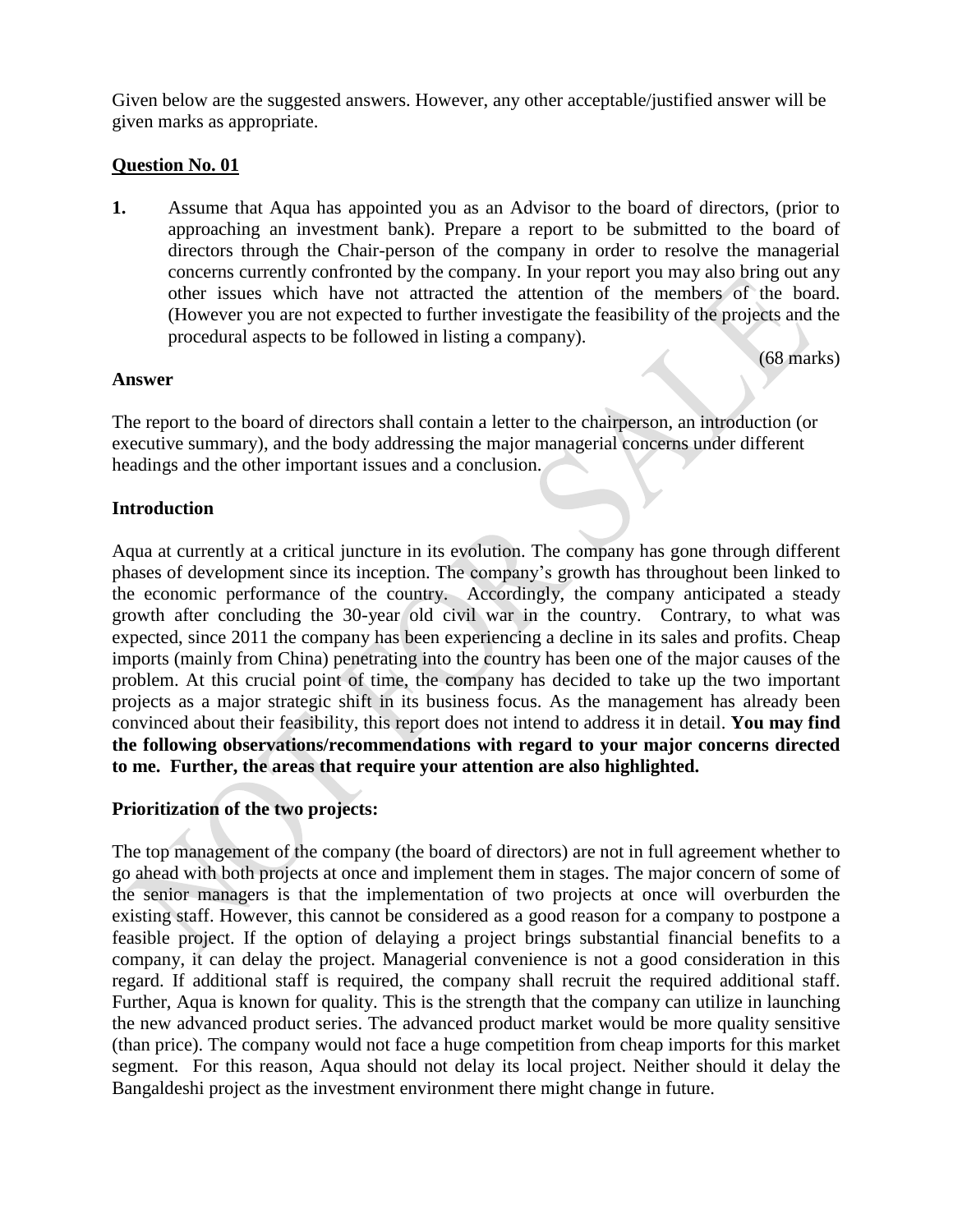As of now, the company can go for a BOI agreement with the Bangladeshi government that assures specific benefits over a reasonable period of time. Both projects are important for the company in terms of managing the risk of its business portfolio through diversifying its investment base both locally and internationally (regionally).

#### **Timing for an IPO:**

It is true that there was an IPO peak in the country in the post war period especially in 2011 and 2012. Some of these IPOs were not quite successful. However, the company should not consider the IPO and the projects as two different things. If the projects are to be implemented the company needs resources. Projects cannot be postponed purely because of the capital market sentiments. It is also difficult to expect the market to move to the post war bubble level in the near future. Despite some fundamental issues in the Sri Lankan economy, the market has shown some improvements during the last couple of weeks. The most important point here is that the projects are feasible. The company is also known for quality. These positive points could be used to market the IPO through investment banking channels. For quite some time, there has been a dearth of quality IPOs on the Colombo Stock Exchange. Therefore, there is a high probability that the market would welcome the Aqua IPO.

#### **Valuing the company and pricing the IPO**

The valuation is necessary to find the right price for the IPO. Although it is not necessary to convert the valuation surplus or other reserves to share capital in order to avoid any dilution of the ownership interest of the current shareholders, it is good for the company to bring its net assets closer to the market value before going for an IPO. That will reflect the fair value of the company. Irrespective of this, what is necessary is to find the right price for the share. If the issue price is wrong, there can be a dilution of ownership interest between the existing shareholders and the new shareholders. There are several approaches to value a business such as operating cash flow based valuation, dividend discount, relative valuation (P/E, P/B,). As it is difficult to find a comparable listed firm for Aqua on the Colombo Stock Exchange, we suggest using the operating cash flow based valuation as the basic valuation model. (Aqua being a family business the dividend discount model also cannot be used as a reliable one.)

# **Operating cash flow based valuation**

- Operating cash flow reflects net cash flow from operation without adjusting nonoperational cash flows such as investment income (interest/dividend) and interest payments. In relation to Aqua operational cash flows should be estimated including the two new projects.
- However, according to the reported information, Aqua has only valued the existing business without the new projects. Aqua has correctly adjusted the values of nonoperational assets (excess land and investments) and liabilities in the operating cash flow valuation. Current cash holding should also be added to the valuation figure as it has nothing to do with future operations.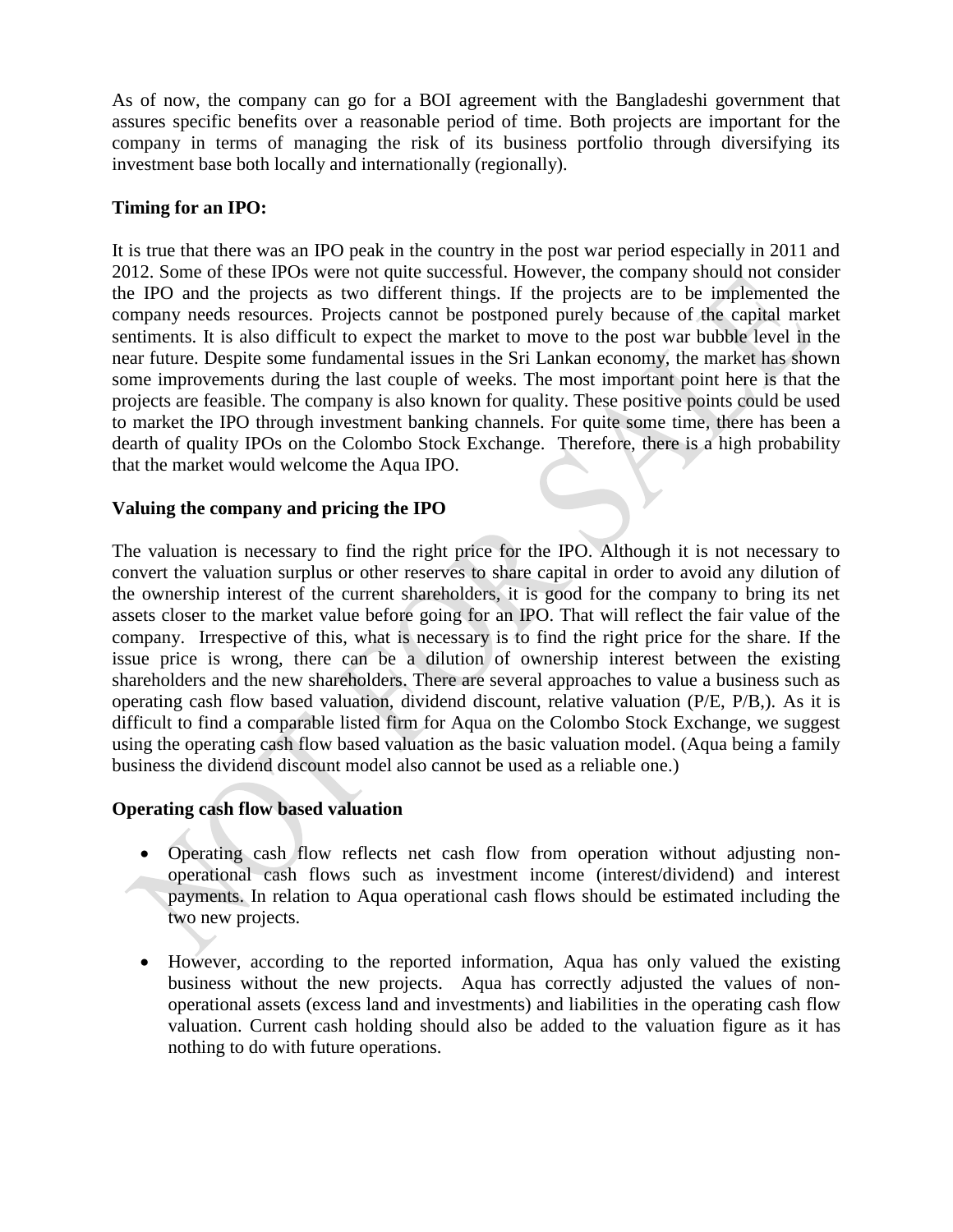• Further, it is recommended to consider the cost of IPO (management and legal fees etc.) in deciding the amount of capital to be raised. In Sri Lanka this is about 2 to 3 percent of the total amount raised by an IPO. (Sri Lankan companies do not usually go for underwriting). Therefore, it is recommended to increase the amount raised by the IPO to cover the essential fees related to the IPO. Considering a minimum of 2.5% issue cost to be included in the total issue value the company will have to raise  $\left(\frac{100 * Rs. 2 billion}{97.5}\right)$  $\left(\frac{100 * Rs. 2 billion}{97.5}\right)$ ſ 97.5 100\**Rs*.2*billion*

 $Rs.2,051,282,051 \sim Rs. 2,052,000,000$  through the IPO.

 Assuming that the company's other reported values are correct, we can find the value per share as per current operations, before taking the NPVs of the two new projects and how the shareholding will be divided among the existing shareholders and the new shareholders.

|                                     | <b>Existing shareholders</b> | <b>New shareholders</b>      |
|-------------------------------------|------------------------------|------------------------------|
| Value of existing equity*           | 4,564,147,000                |                              |
| Value of new issue**                |                              |                              |
| 2,052,000,000                       |                              |                              |
| Ownership proportion                | $68.98\% \sim 69\%$          | $31.02\% \sim 31\%$          |
| The existing number of shares (69%) | 100,000,000                  |                              |
| Number of shares to be issued (31%) |                              | $44,927,536 \sim 44,928,000$ |
| Value per share                     | $45.64 \times 46.00$         |                              |
| Price per share                     |                              | 46                           |
|                                     |                              |                              |

- \* After adjusting Rs. 15,234,000 cash balance
- \*\* Including the cost of issue
- According to the above analysis if the IPO price is set at Rs. 46, the current shareholders retain control of the business by keeping 69% percent of the shareholding and they will not lose control of the business. Salgadu family can retain 65.48% (69% \* 94.9%) ownership interest.
- Valuing the Bangladeshi assembly line using the local cost of capital is questionable in valuing foreign operations, country risk and exchange rate risk have to be taken into account. This is relevant to both existing operations and the new BOI project. Therefore, we recommend, that the company reconsiders this.

# **P/E Ratio based relative valuation**

• The above valuation is basically based on cash flows generated from operations. It is recommended to undertake a valuation using at least one alternative technique before setting the final IPO price. As there are no listed firms similar to Aqua on the Colombo Stock Exchange, it can apply the sector specific P/E ratio to value its equity. As Aqua has to be listed in the manufacturing sector of the CSE, the company can use the manufacturing sector average P/E ratio to value the company.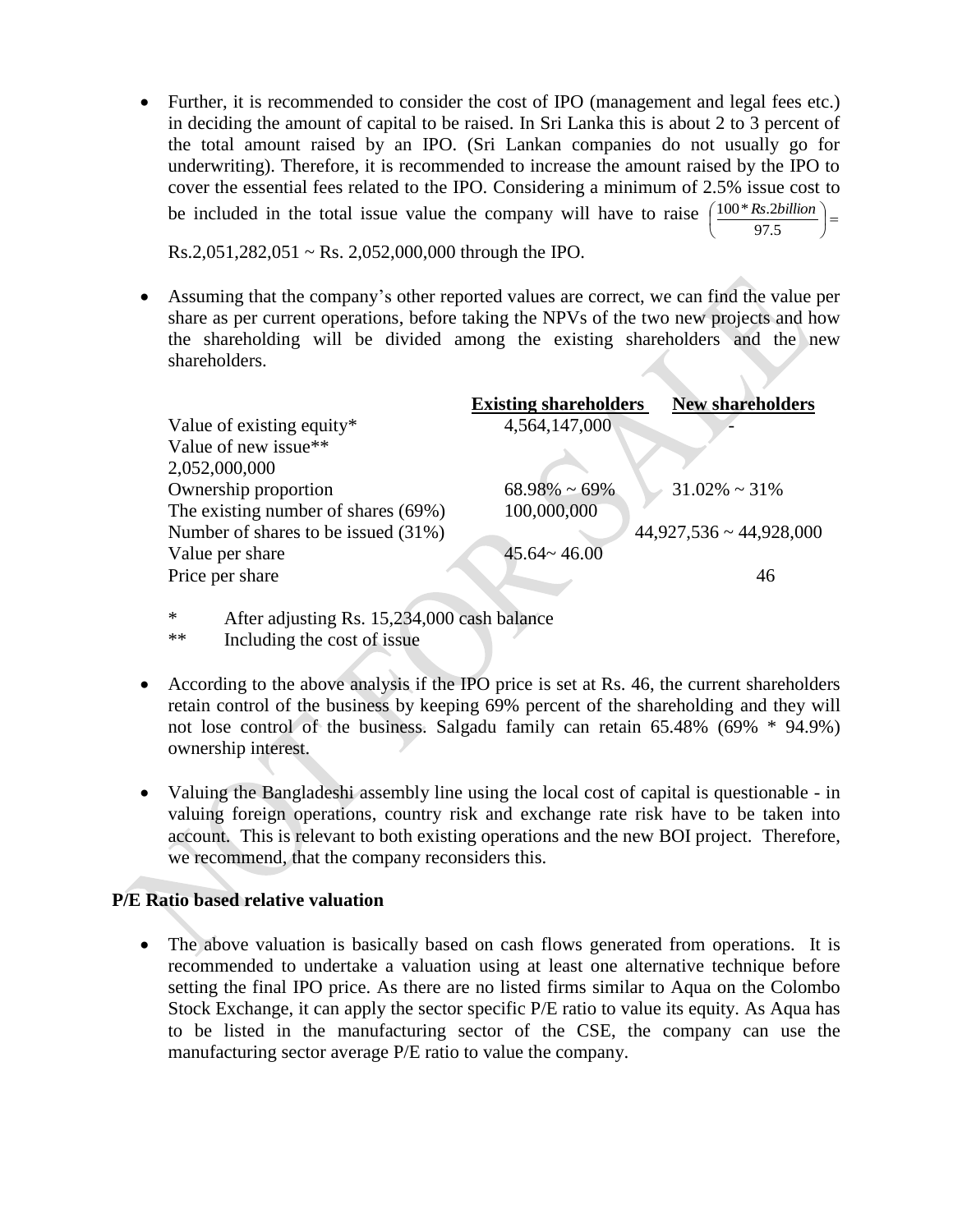• The current manufacturing sector P/E ratio is around 12. When the market is performing well, this ratio happened to be more than 15. Therefore, we recommend applying an average ratio of 13.5 in valuing the share.

> Value per share  $=$  Earnings per share  $*$  Manufacturing sector P/E ratio  $= 3.18 * 13.5$  $=$  **Rs.** 42.93 ~ **Rs.** 43.00

- Value of the share is somewhat low when P/E is used, due to the reasons of current market wide low P/E ratios (as a result of depressed market conditions), the current low EPS of the company and the maintenance of some non operational assets (excess lands and investments) by the company. (The valuation based on P/E ratio will not capture the value of non operating assets properly.) Further, current EPS does not reflect the impact of the new projects.
- If the company sets the IPO price at Rs. 43, number of shares to be issued will become:

|                                                                                  | 2,052,000,000/43 | $= 47,720,930 \sim 47,721,000$ shares                                       |  |
|----------------------------------------------------------------------------------|------------------|-----------------------------------------------------------------------------|--|
| New shareholders' ownership percentage<br>Old shareholders' ownership percentage |                  | $= 47,721,000/147,721,000 = 32.3\%$<br>$= 100,000,000/147,721,000 = 67.7\%$ |  |

- Even if the IPO price is set at Rs. 43, the current shareholders will not lose control of the business. Salgadu family can retain 64.25% (67.7%\*94.9%).
- However, we do not recommend this price as it does not reflect the true value of the firm. Also, with good projects in hand the company would be able attract a higher price.

# **Other factors to be considered in setting the IPO price**

- The company cannot be ignorant of the fact that all IPOs that came to the market during the last three years (2010 to 2012) in Sri Lanka had been priced in the range of Rs. 2.50 to Rs. 29.00 and the average IPO price had been around Rs. 15 per share. When the issue price is set too high, the liquidity of trading will be less in the post IPO market. Also, at the time of the IPO, the company will attract fewer applications for the IPO. Therefore, it is recommended to have a 1 to 1 share split before the IPO. This will double the number of shares and reduce the issue price by half.
- We recommend going for an Employee Share Option Plan (ESOP) in the range of 3%- 4% depending on the number of employees. Assuming that the company chooses to issue 3.5% shares from the total planned outstanding shares under an ESOP together with the new issue and 1 to 1 split the new ownership structure will be:

| Current shareholders* | 200,000,000              | $(66.75\%)$  |
|-----------------------|--------------------------|--------------|
| Public issue*         | 89,856,000               | (29.75%)     |
| ESOP                  | $10,512,912$ $(03.50\%)$ |              |
|                       | 300,368,912617           | $(100.00\%)$ |

\*After 1 to 1 split is incorporated to the first valuation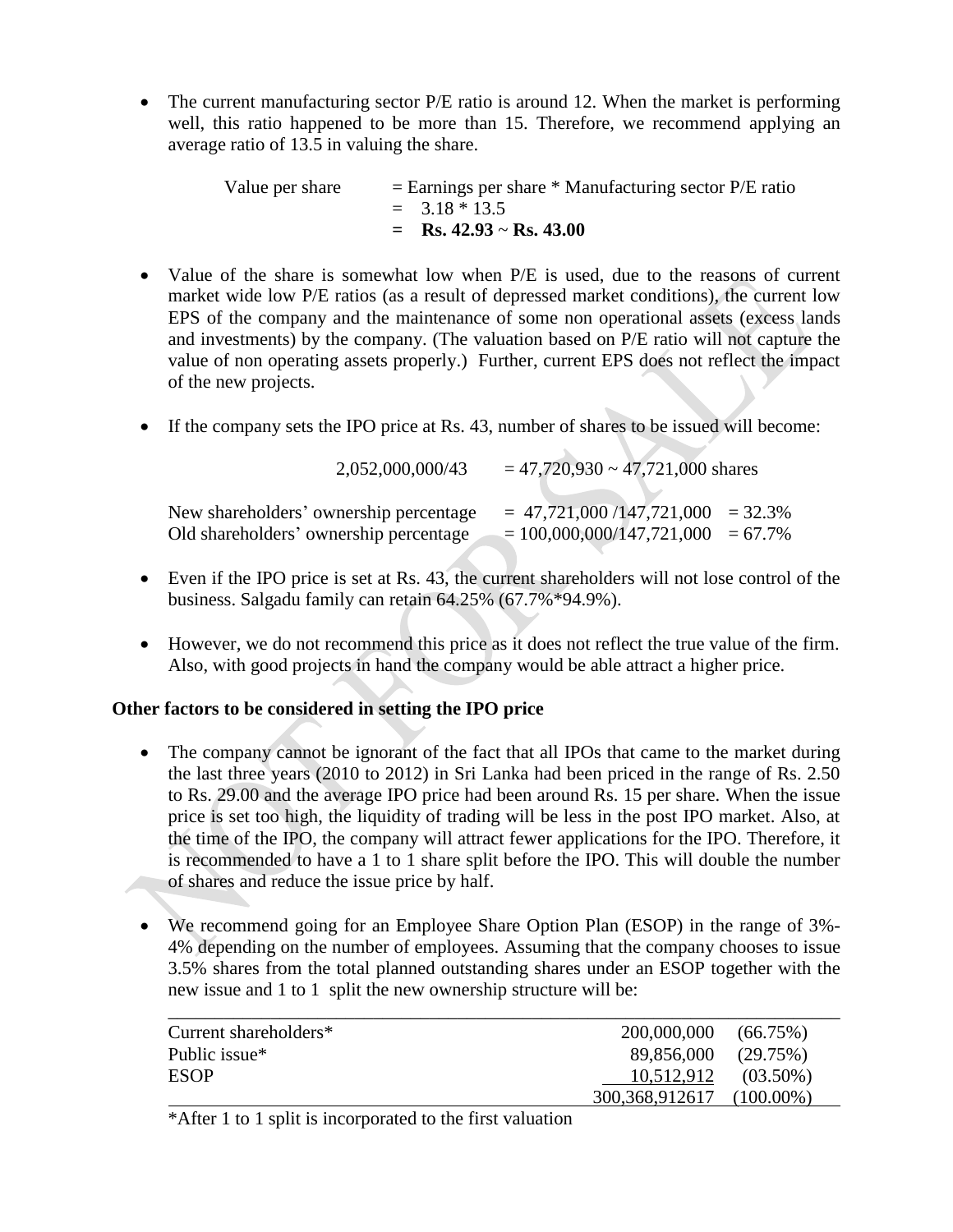As of this analysis, the company should issue 89,856,000 of common stocks at a price of Rs. 23.00 per share to cover the capital requirement including cost of IPO. After the IPO and ESOP, the shareholding in the company will be distributed as follows:

| Mrs. Amara Salgadu, Chairperson                      |                       | $(42.72\%)$ |
|------------------------------------------------------|-----------------------|-------------|
| Mr.Sanjeewa Salgadu, Managing Director               | 128,000,000           | $(10.31\%)$ |
| Mrs. Yalina Elepolla (nee Salgadu), Director Finance | 30,900,000            | $(10.31\%)$ |
| <b>Family Members</b>                                |                       | $(63.34\%)$ |
| Mr. Janak Dikkumbura, Director Operations            | 30,900,000            | $(0.03\%)$  |
| Nanayakkara, Director<br>Mr.Rohitha<br>Sales<br>and  | 189,800,000           | $(0.03\%)$  |
| Marketing                                            | 100,000               | $(3.35\%)$  |
| Mr. Jagath Ramanayake (Non-Executive Director)       |                       | $(66.75\%)$ |
| The current shareholders                             | 100,000               | (29.75%)    |
| New shareholders (Public Issue)                      |                       |             |
| <b>ESOP</b>                                          | 10,000,000            | $(03.50\%)$ |
| <b>Total</b>                                         | 200,000,000 (100.00%) |             |
|                                                      | 89,131,000            |             |
|                                                      | 10,486,620            |             |
|                                                      | 299,617,620           |             |

• The above analysis provides the value per share without incorporating the NPVs of the two new projects (only required investment value Rs. 2 billion together with the cost of issue have been taken into account). If the company does not consider the NPVs of the new projects in the valuation, the benefits of the new projects would be proportionately enjoyed by the existing and new shareholders. If the NPV is fully adjusted for in the valuation of the shares, the benefits will be basically absorbed by the existing shareholders and the resulting issue price will be higher. In that case, there is hardly any chance for immediate increase of the share price in the post IPO market. Therefore, it is recommended to partly incorporate the NPVs of new projects (i.e.50%) in to the valuation of shares. If this is done, the issue price as well as the existing shareholders ownership interest would go up.

#### **Employee issue**

- The recent happenings in relation to employee behaviour clearly show that the employees of the company are not happy about the developments taking place in the company mainly due to the none-availability of credible information. Further, they seem to be suffering from a lack of a sense of belonging within the company especially after the demise of Mr. Steven Salgadu. The distance between the employees and the management has widened.
- At a time when the company is planning large-scale transformation, it is essential to keep the employees informed of the planned changes within the company. Due to the lack of communication from the top management, the employees seem to be in the dark and they have started to trust various bogus rumours spreading within the company.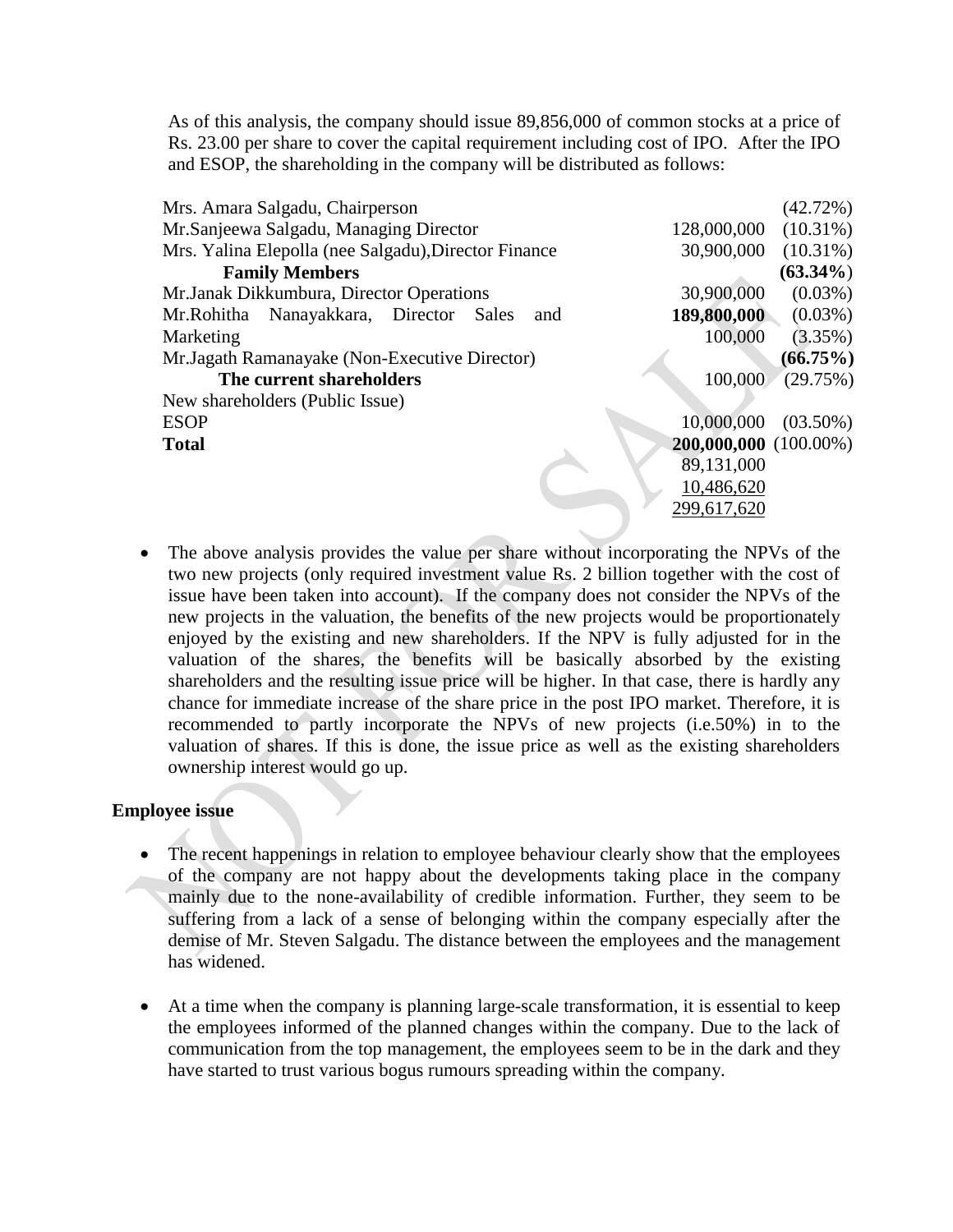- When the formal channel of communication is not properly functioning and the management is not open to the subordinates, it would create a vacuum enabling a third party to interfere. Politically motivated people would have taken the prevailing situation in the company as an opportunity. Therefore, management must be extremely careful handling employee affairs within the company.
- It is also important for the management to realise that it will take some time to transform an organization that functions based on informal relations to an objective and professional one.
- It is suggested that the management start a consultative dialogue with its employees in various departments/branches and show that their future is safe despite the transformation taking place within the company. Any change will not be successful within an organization if the employees are not convinced and supportive. In addition, it is very important to change the management style of the key managers including Sanjeewa Salgadu, MD, to a more people oriented one.
- The management should convince the employees that their jobs would be secure within the company only if the company could grow and be innovative.
- The employee share ownership plan is a good reward that the company could implement to win the hearts of employees. Especially such a scheme will help employees to think they are also a part of the company. In this regard the company has to identify clear objectives of the plan and a mode of implementation. The objectives of such a plan can be rewarding, retaining, and motivating employees. The company can consider factors such as the rank of the employee, the numbers of years of service and the employee performance in implementing the scheme.

# **Other considerations**

- **1. Other options of Financing:** It is suggested the company considers cost/benefits of other optional financing plans before finalizing the IPO.
	- a. The company's current debt/equity ratio is very low (around 15%). The company would be able to raise a part of the required additional funds through debt. As debt interest is tax deductible this will improve the future cash flows to the shareholders. However, it would be difficult to raise the total requirement through debts. Further, interest income on corporate bonds (debentures) has also been exempted from tax by the 2013 government budget.
	- b. Another option would be a private placement of equity to a financial institution together with partial debt financing.
	- c. In any case, the company should not borrow from Bangladeshi banks at this stage as Bangladeshi BOI operations are going to be tax exempted.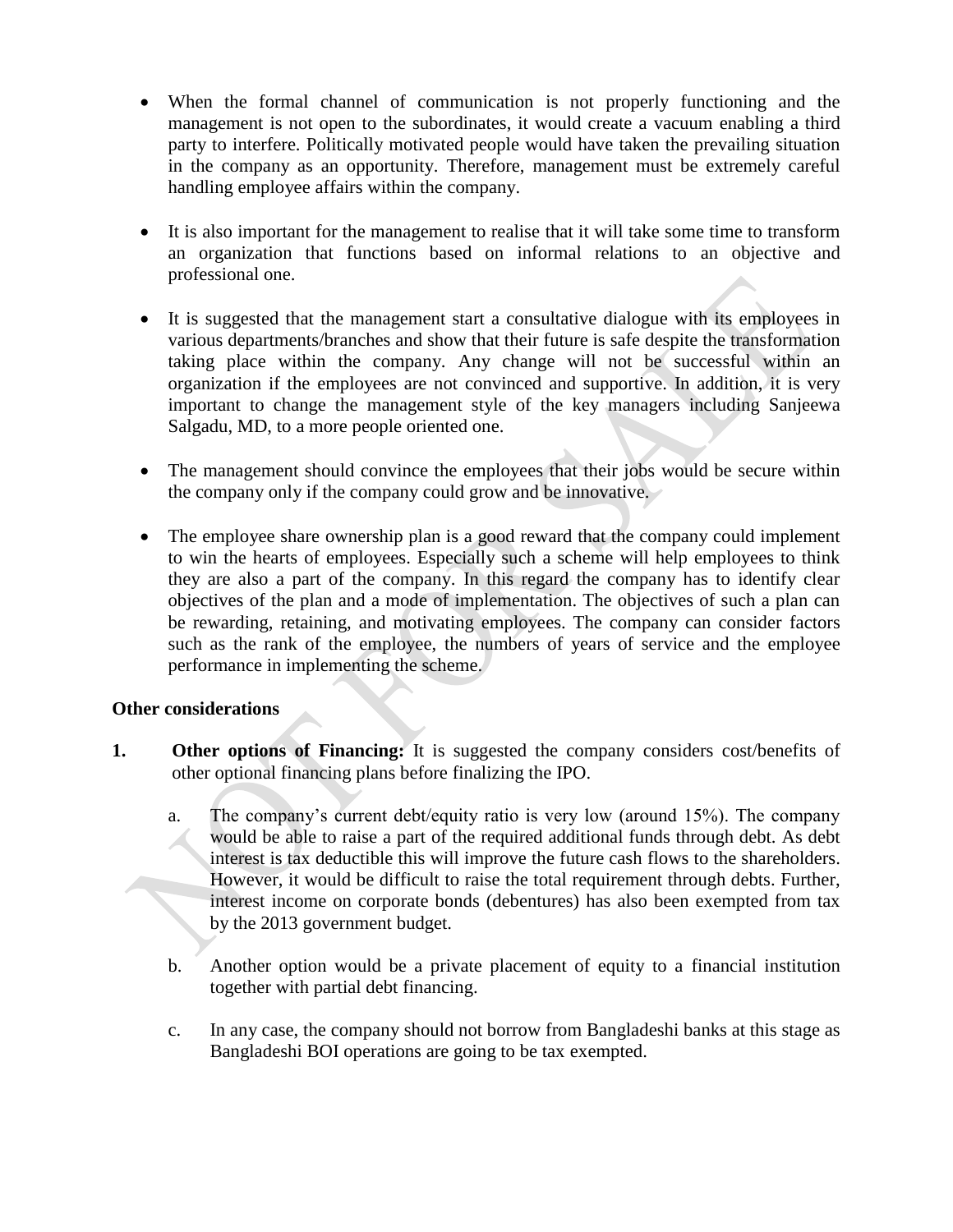d. On the other hand, the company should not forget the fact that it has to redeem the preference share capital coming from Mr. Antonio within five years. Also it has to gradually increase the equity base of the Bangladeshi BOI operations over five years. Therefore it would be advisable for the company to raise the required capital through equity rather than debt.

# **2. Management of foreign exchange risk**

The company is going to be exposed to a huge risk of exchange rate fluctuation. It has planned to pump capital into Bangladeshi operation over the next five years. On the other hand Bangladeshi BOI project has to redeem the preference share capital over 4 years starting from 2015 and pay dividend on them from 2014. It seems that the company has so far not thought of clear strategies to control the foreign exchange risk arising out of these planned transactions. (Candidates are supposed to propose some strategies in this regard.) (Hedging would be one of the strategies available to the company)

#### **3. Strengthening the board of directors:**

If the company decides to go for an IPO together with the two projects, the company has to adopt a professional approach to its management as it is a going to be a huge transformation. As an initial step in doing this, it would be better to strengthen the Board of Directors with more experienced people. As a part of this, it is better to appoint a CFO who understands both the business and the regulatory requirements of the stock exchange/Securities and Exchange Commission.

# **4. Choosing the right investment banker to manage the IPO.**

- **5.** Use the pending IPO as a tool for attracting top talent to the company and the board.
- **6.** It is suggested the company makes sure of the accuracy of all financial projections and discounting process and the cost of estimated capital once again.
- **7.** Managing the IPO process jointly with the investment bank. (promotion through brokerage network and proper media coverage, demand survey of institutional buyers, and setting the final IPO price.)
- **8.** Ethical business practices and industrial safety in Bangladesh has become a general consideration after the collapse of a garment factory in Dhaka. Aqua to consider this as it plans to supply its products to affluent markets in Europe (Italy.)

# **Question No. 02**

**2.** Compare and contrast the leadership and management styles of Mr. Steewan Salgadu and Mr. Sanjeewa Salagadu taking into consideration the transformation taking place within the company.

(16 marks)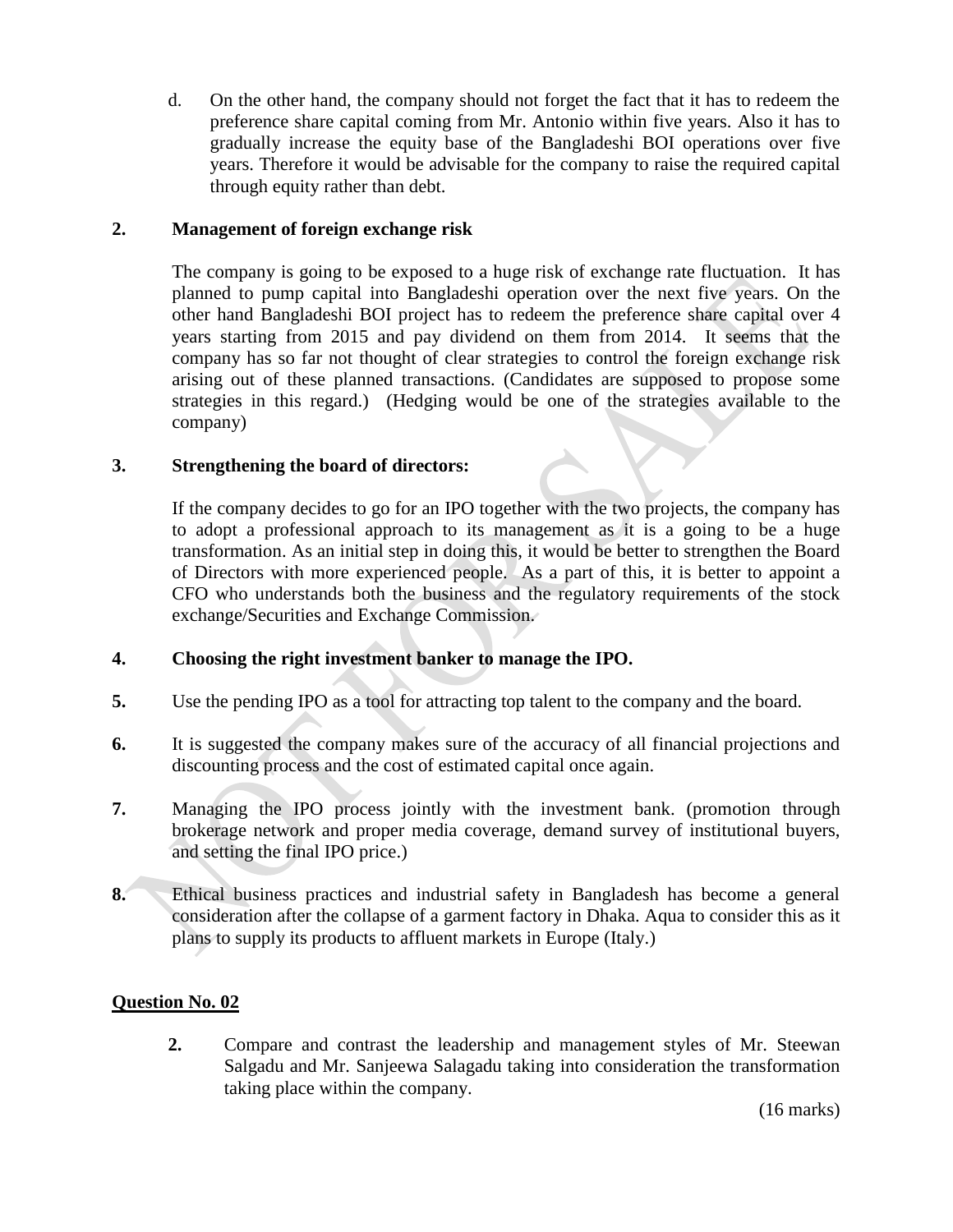#### **Answer**

Show that Mr. Steewan Salgadu's leadership and management style is quite in contrast to that of Mr. Sanjeewa Salgado

#### **Mr. Steewan Salgadu:**

- Humanitarian management style through trusting people
- Applies his experiences as a student leader in managing the company
- From a small beginning succeeded in building the company with a loyal group of employees
- Seemed to be very open with employees, and ran the business like a family.
- Less ambitious and is contended with keeping the company at a particular level (without huge plans for expansion)

# **Mr. Sanjeewa Salgadu:**

- Tries to capitalize on the knowledge gained through his foreign training to initiate a performance culture in the company
- Highly performance oriented, driven by results, less concerned about employees' perspective
- Not very open to the employees, seems to be trust on his strength
- Very ambitious and wishes to take the company to great heights through practicing best management / industry practices and through expansion

# **Question No. 03**

**3. If you have an opportunity to personally advice Mr. Sanjeewa Salgadu, MD of the company and Mrs. Amara Salgadu, Chair-person of the company, then briefly explain the content of your advice to them.** 

**(16 marks)**

#### **Answer**

In advising Mr. Sanjeewa Salgadu, MD and Mrs. Amara Salgadu, Chairperson the candidates could draw attention on the following points:

# **Advice to Mr. Sanjeewa Salgadu (MD):**

- Need to adopt a more human approach in managing people. As the employees have remained loyal to the company for a long period, he needs to ensure that the employees maintain the same loyalty in the future too. Employees should feel a sense of belonging. They should not be allowed to feel that they are not secure within the organization.
- Management should be open to employees. Otherwise, employees will work on assumptions, which will not be true. Therefore, there is a need to take prompt action to clear any misconceptions in the minds of employees and show them the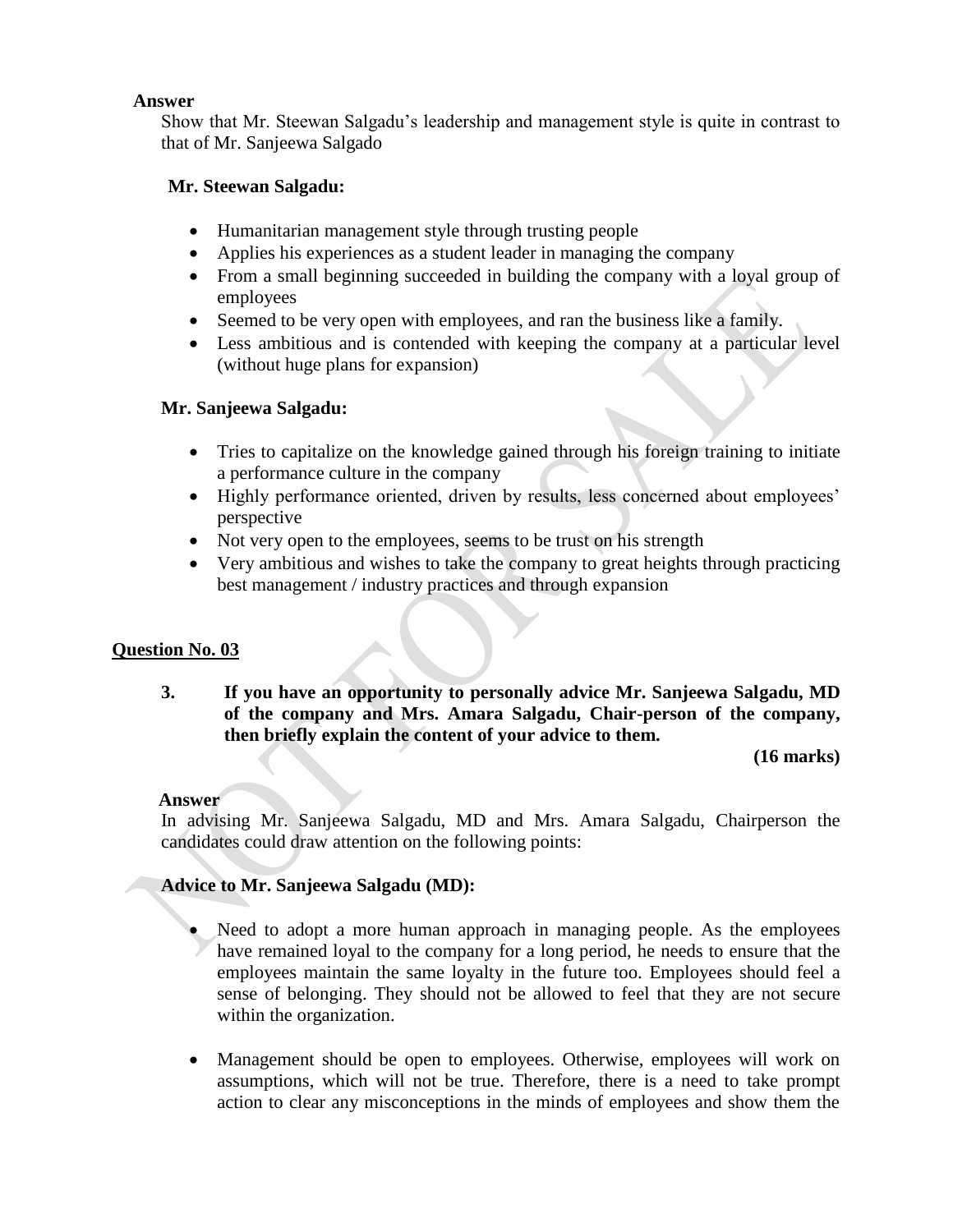benefits from the future course of action and thereby get the employees cooperation.

 Possibly obtain the services of a change-leader (externally) to facilitate an employee awareness program

#### **Advice to Mrs. Amara Salgadu (Chair-person):**

- As she has not got involved much in managing the company from its inception to date and
- does not have any formal training in managing a company, nor professional qualification it is advisable for her to seek professional advice when attending board meetings and regarding the operational formalities etc. once the company goes public.
- She needs to get educated on how the future management of the company will differ (once it goes public) from what she has been experiencing until now (as a family business).

#### **Common advice to both Mr. Sanjeewa Salgadu (MD) and Mrs. Amara Salgadu (Chairperson):**

• The need to strengthen the board of directors of the company and other professional layers

(this point has been already highlighted under the answer to question 1.)

- Appointment of new experienced CFO
- Appointment of a few more independent directors.
- Recruiting a few staff at the senior management level